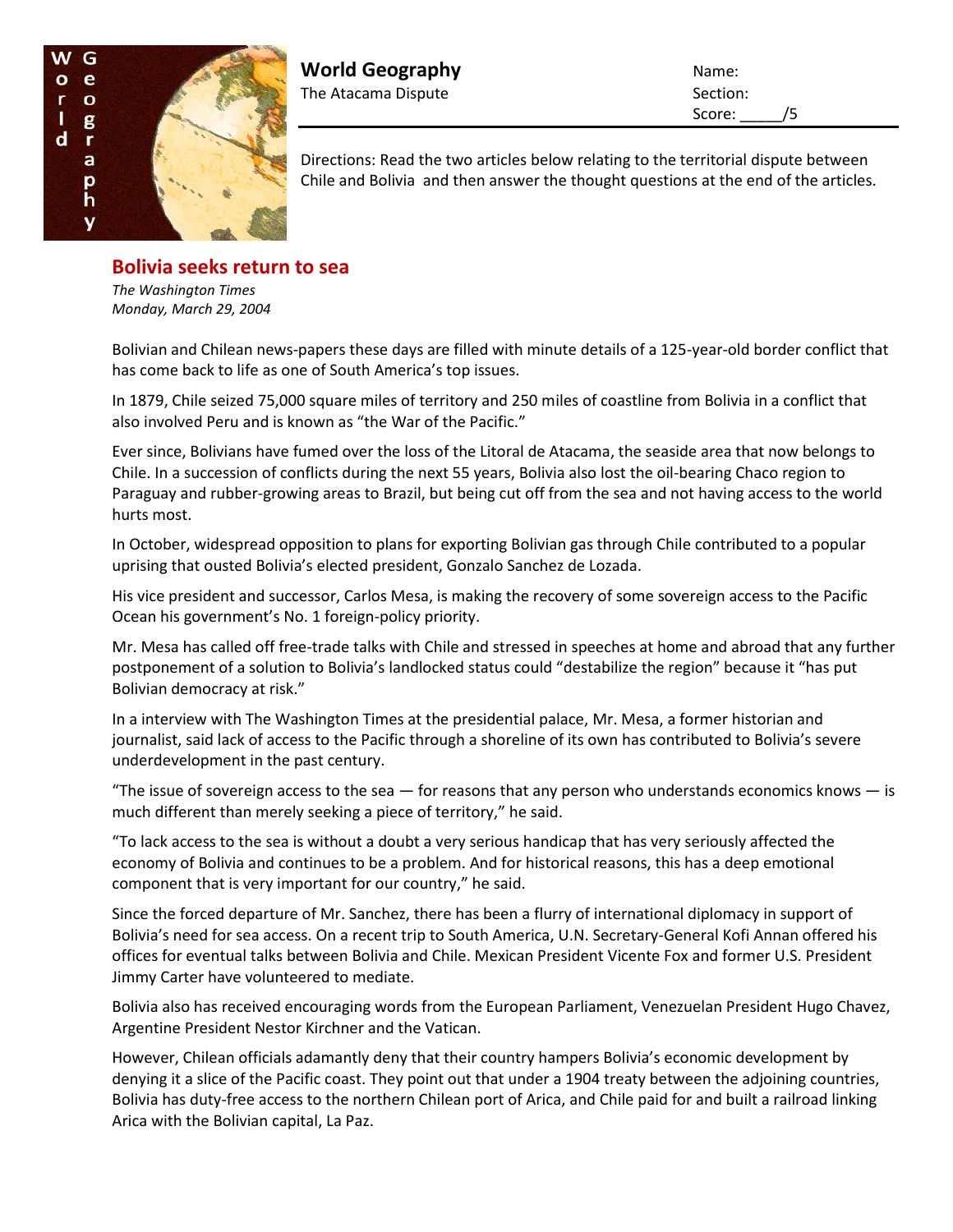The Bush administration has reversed a long-standing policy of U.S. support for Bolivia's quest for sovereign access to the Pacific. Acting as mediator in 1926, the United States recommended that the port of Arica in northern Chile be given to Bolivia. At the time, Chile agreed, but Peru refused to accept the proposal.

Peru had been an ally of Bolivia against Chile in the 1879 war, but had borne the brunt of the fighting, in which its navy was destroyed and its capital, Lima, badly damaged. Bolivia had no navy and withdrew from the fighting early.

Both the Reagan and Carter administrations were vocal supporters of Bolivia's rights to the sea. Since 1979, the Organization of American States (OAS) has passed 11 resolutions in support of Bolivia's "maritime rights." The Reagan government was especially supportive of Bolivia's efforts through the OAS to regain sovereign access to the Pacific.

But the Bush administration contends that Bolivia has only itself to blame for its economic woes. In a January speech at the Center for Strategic and International Studies in Washington, Phil Chicola, director of the State Department's Andean office, said, "We sympathize with some of Bolivia's problems. We don't sympathize so much with some of the excuses they give."

Mr. Chicola said that if the lack of sovereign access to the Pacific Ocean explains the underdevelopment of Bolivia, then "that immediately makes one think about what happened with [landlocked] Switzerland."

But a 1998 Harvard University study by renowned development economist Jeffrey Sachs, a former adviser to Bolivia, backs that country's thesis. It found that "location and climate have large effects on income levels and income growth" and that at "particular disadvantage are regions located far from coasts and ocean-navigable rivers, for which the transportation costs of international trade are high."

Mr. Sachs said that if a country is landlocked in the middle of one of the world's richest markets, as Switzerland is, there is no great disadvantage. But for countries landlocked in poor regions — and there are many like Bolivia in Africa and Asia — it probably costs them up to two percentage points in annual economic growth.

Bolivian Deputy Foreign Minister Jorge Gumucio said that despite its exemption from Chilean trade tariffs, Bolivia incurs hefty transportation and port costs under the current system.

At a minimum, Bolivia seeks a 6-mile-wide corridor stretching roughly 100 miles from its border with Chile to the Pacific — perhaps just below Chile's present border with Peru — plus a small stretch of shore in which to develop commercial and industrial activity under its flag.

Mr. Gumucio said there is historical precedent for Bolivia's demand. He pointed particularly to the land corridor that Croatia ceded last year to landlocked Bosnia and Herzegovina, giving the latter direct access to the Adriatic Sea through the fishing village of Neum.

"That corridor actually splits the Croatian coast in two," he said, which would not happen if Chile pulled back southward a few miles from its present border with Peru.

In its attempts to deflect the growing criticism provoked by Bolivia in international forums, Chile insists that Bolivia's aspirations should not be "multilateralized."

A Chilean Foreign Ministry official who declined to be named said Santiago wants to deal with the issue on a bilateral basis, because "with international intervention, we would then be forced to negotiate."

Chile says that it would be willing to discuss improving Bolivia's access to the Pacific coast when international attention subsides but that it opposes giving Bolivia sovereign access. Santiago says the 1904 treaty put the issue of sovereignty to rest.

"For this issue to be put on our agenda," Chile's Deputy Foreign Minister Cristian Barros told the Santiago newspaper La Segunda, "we would have to have a pending problem with respect to borders, and we do not."

But Bolivian historian Leonardo Jeffs, a specialist on the Bolivia-Chile conflict, says the center-left government of Chilean President Ricardo Lagos is staking out a stronger position than past Chilean governments because it is "afraid to be labeled antipatriotic by the armed forces and the political right."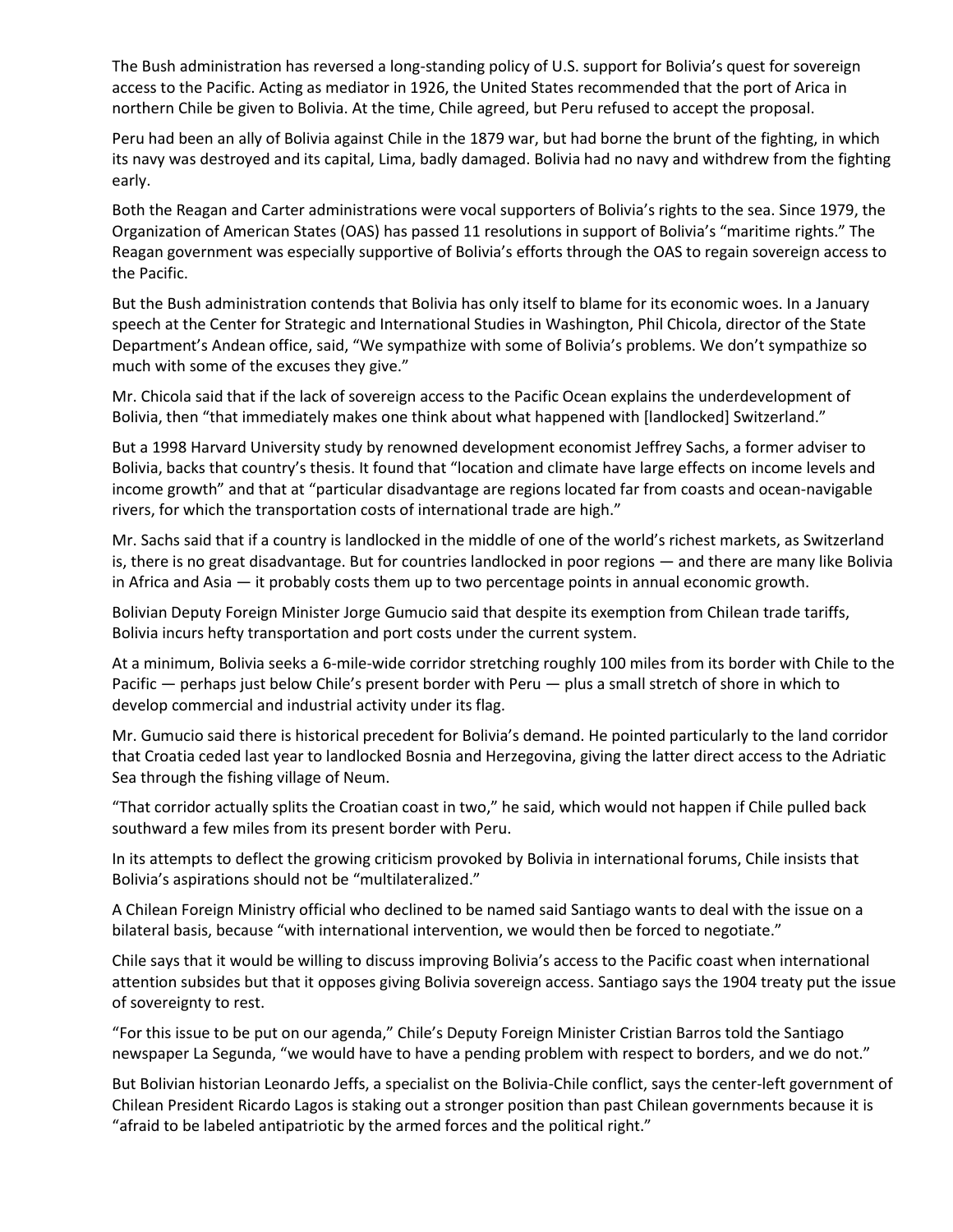"Throughout the past century, many past Chilean governments offered to give back to Bolivia some sovereign access to the sea, including the [1973-90 military dictatorship of Gen. Augusto] Pinochet," who, Mr. Jeffs said, "twice was close to returning Bolivia a sea corridor."

Mr. Mesa insists that "this is a multilateral issue, because only a continental conscience that there is a problem is going to oblige Chile to negotiate with us."

## **Chile laments World Court decision to hear Bolivia sea dispute**

*Reuters.com Thu Sep 24, 2015 12:05pm EDT By Yoruk Bahceli*

Bolivia won the first round of its battle against Chile to gain unfettered access to the Pacific Ocean, as an International Court of Justice decision went in its favor, disappointing Chileans who had hoped the case would end on Thursday.

The ICJ, also known as the World Court, said on Thursday it will continue to hear the case brought by Bolivia against Chile, which seeks to force its neighbor to enter negotiations to grant it a corridor to the Pacific Ocean.

Chile had argued that the court had no jurisdiction to hear the case because of a 1904 Peace Treaty that fixed its border with Bolivia.

But on Thursday the court rejected Chile's argument, saying that Bolivia's claim that Chile has an obligation to negotiate "sovereign access" to the Pacific is not dealt with in that treaty.

"The matters in the dispute are not matters already settled by arrangements between the parties ... or governed by treaties in force," Presiding Judge Ronny Abraham of France said, reading the 14-2 decision by the international panel of judges in The Hague.

But the dispute is far from over. The decision does not address the merit of Bolivia's case. It only means that the case will continue.

The court did not say when it would make a ruling, and neither side has advanced its actual arguments.

Bolivians gathered outside the court cheered the finding, and a beaming President Evo Morales said he was "enormously satisfied" with the result.

In Chile, where the decision had been closely followed and broadcast live, President Michelle Bachelet said: "We maintain the firm conviction that the Bolivian demand lacks all basis, as it confuses rights with aspirations."

Landlocked Bolivia lost access to the Pacific following an 1880s war, but it has remained a thorn in the side of relations with its more affluent Andean neighbor ever since.

In 2013, Bolivia took up the case with the court in the Hague, demanding Chile negotiate to grant it sovereign access.

Bolivia, which still retains a navy and wants a corridor to the sea to boost exports of natural gas and minerals, currently has low-cost access to Chilean ports.

The International Court of Justice is the United Nations' court for resolving disputes between countries. Its rulings are binding and cannot be appealed.

(Additional reporting by Toby Sterling in Amsterdam and Rosalba O'Brien in Santiago; Editing by Dominic Evans and Jonathan Oatis)